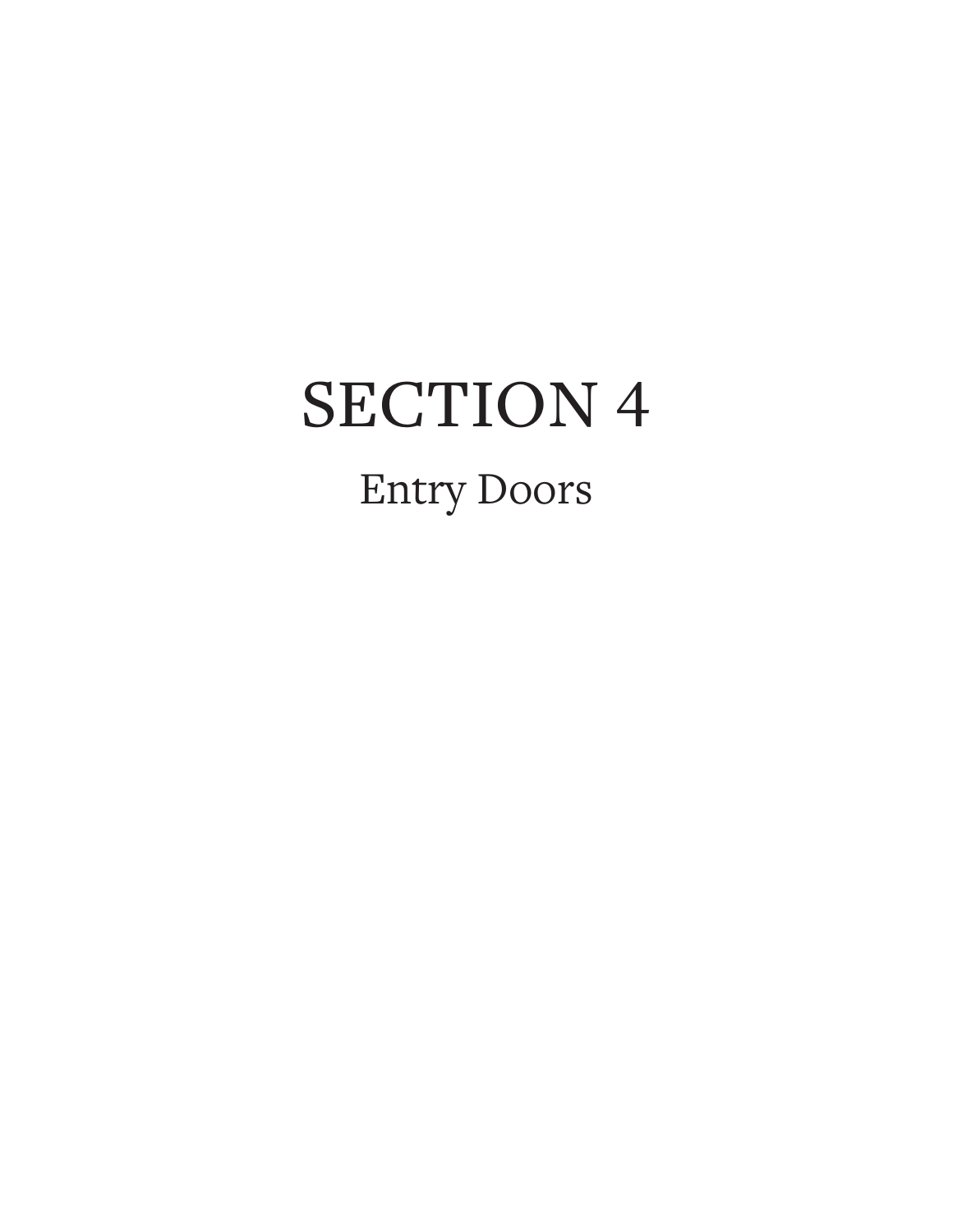## Entry Door Styles

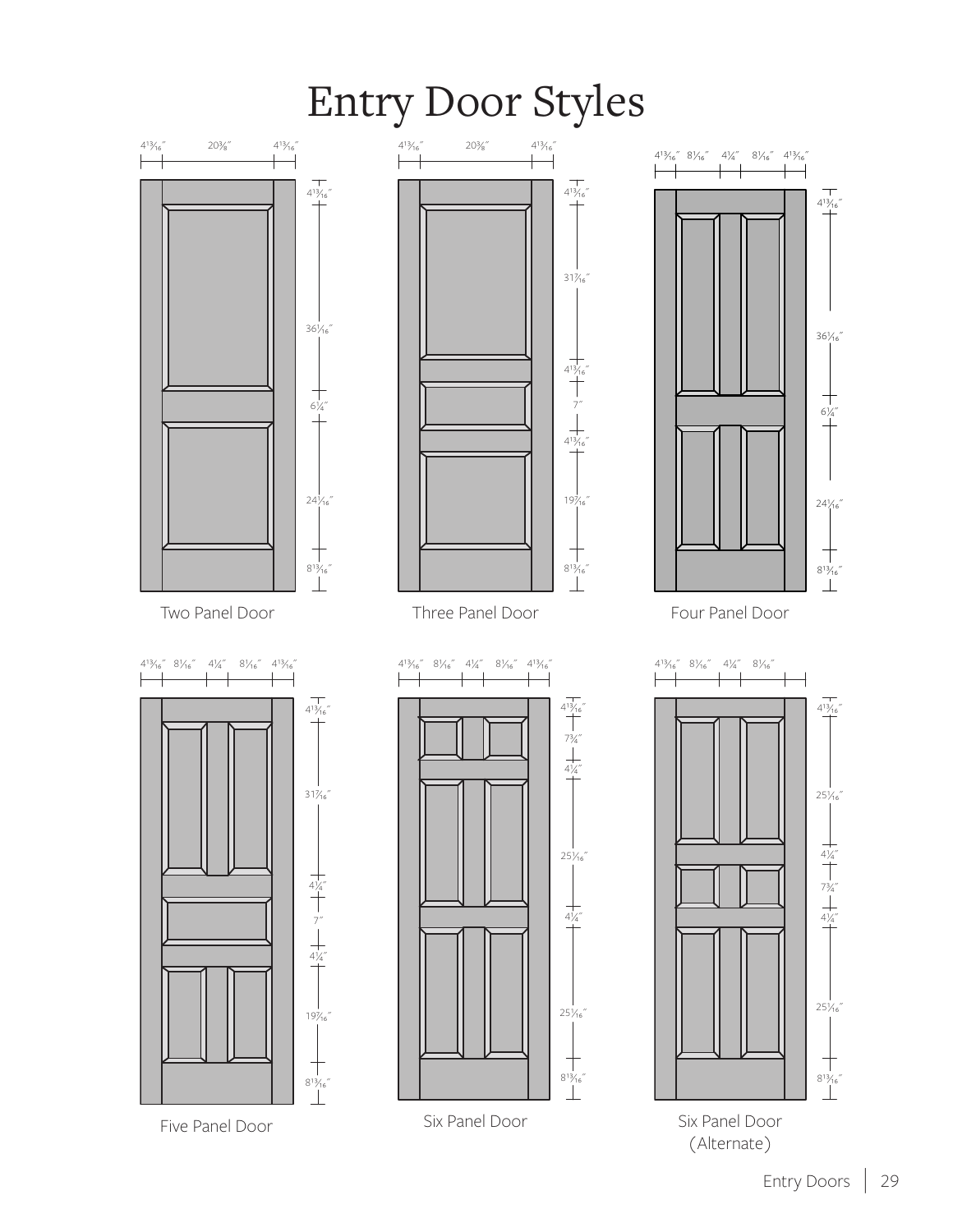

#### Notes:

- Sommers Wood-N-Door specializes in custom entry doors. The styles and sizes shown here are only examples of some standard styles and sizes. Arched top doors, double doors, sidelights, and other specialty styles are available.
- Entry doors are generally sold as pre-hung units unless specified otherwise.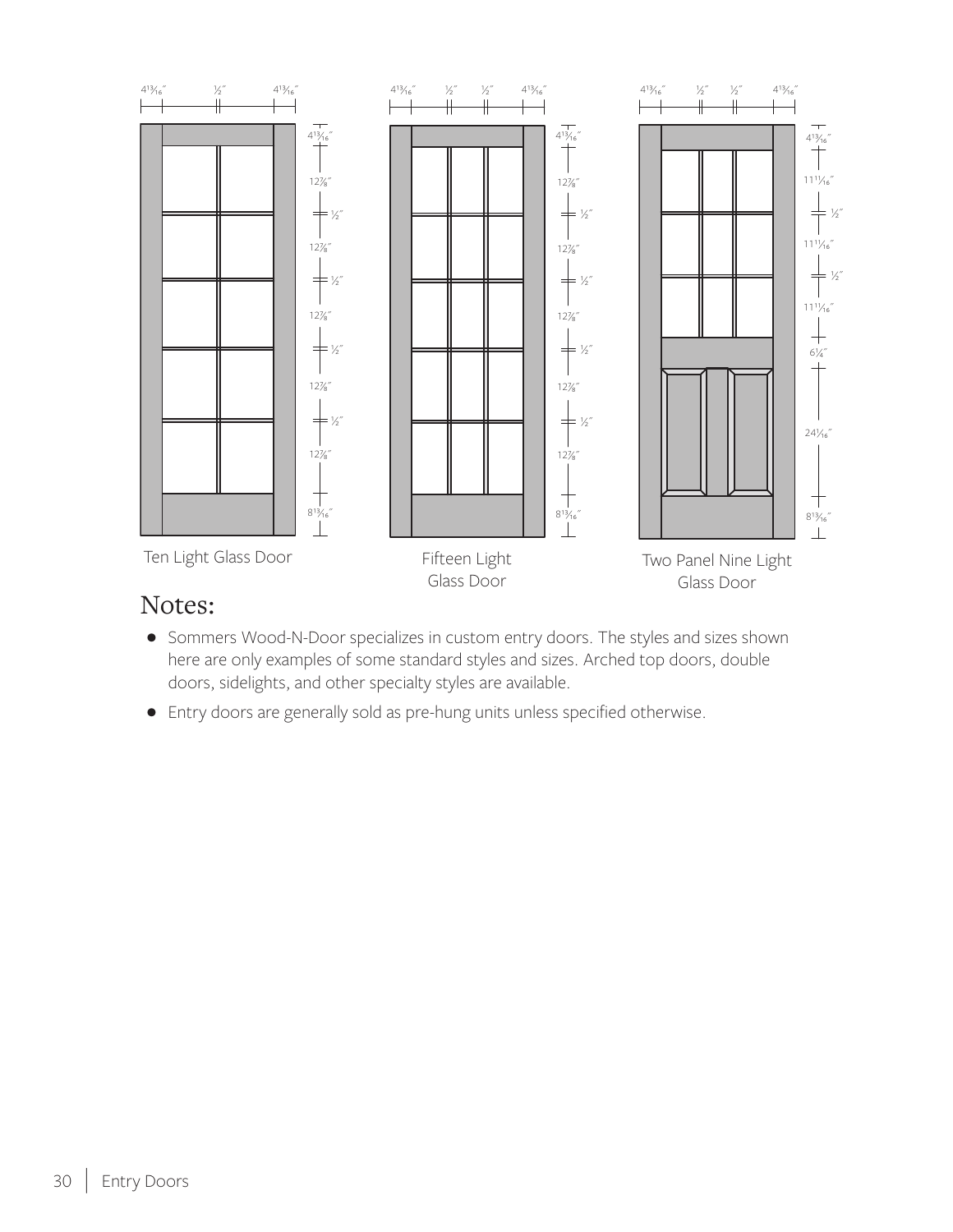### Frame Profiles

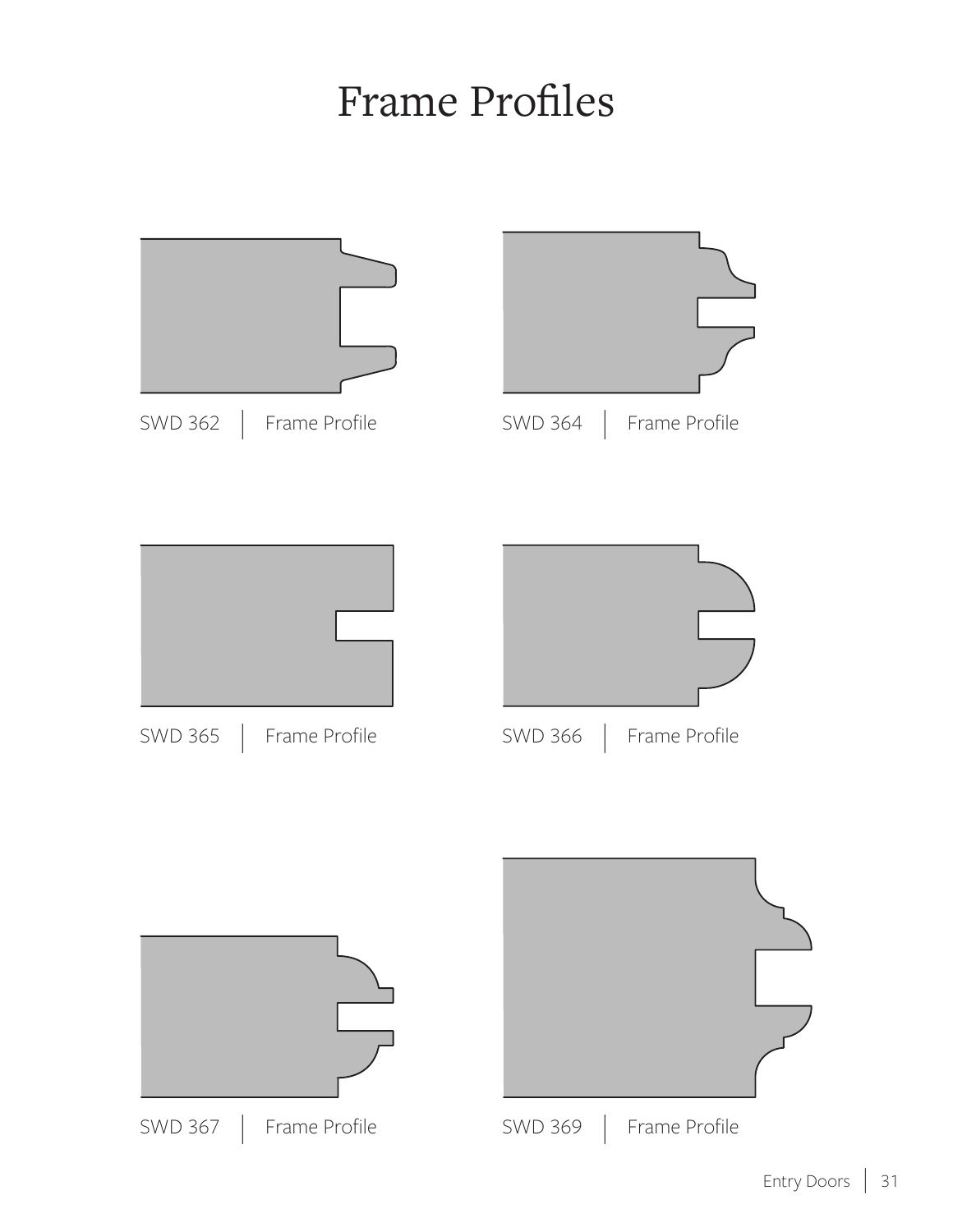![](_page_4_Figure_0.jpeg)

### Notes:

- SWD 364, SWD 365, & SWD 367 can be made with a  $1/2''$  groove for thicker doors.
- SWD 365 can be used with applied moldings for other frame profile options. See SWD Trim Catalog Section 3 for other profiles.